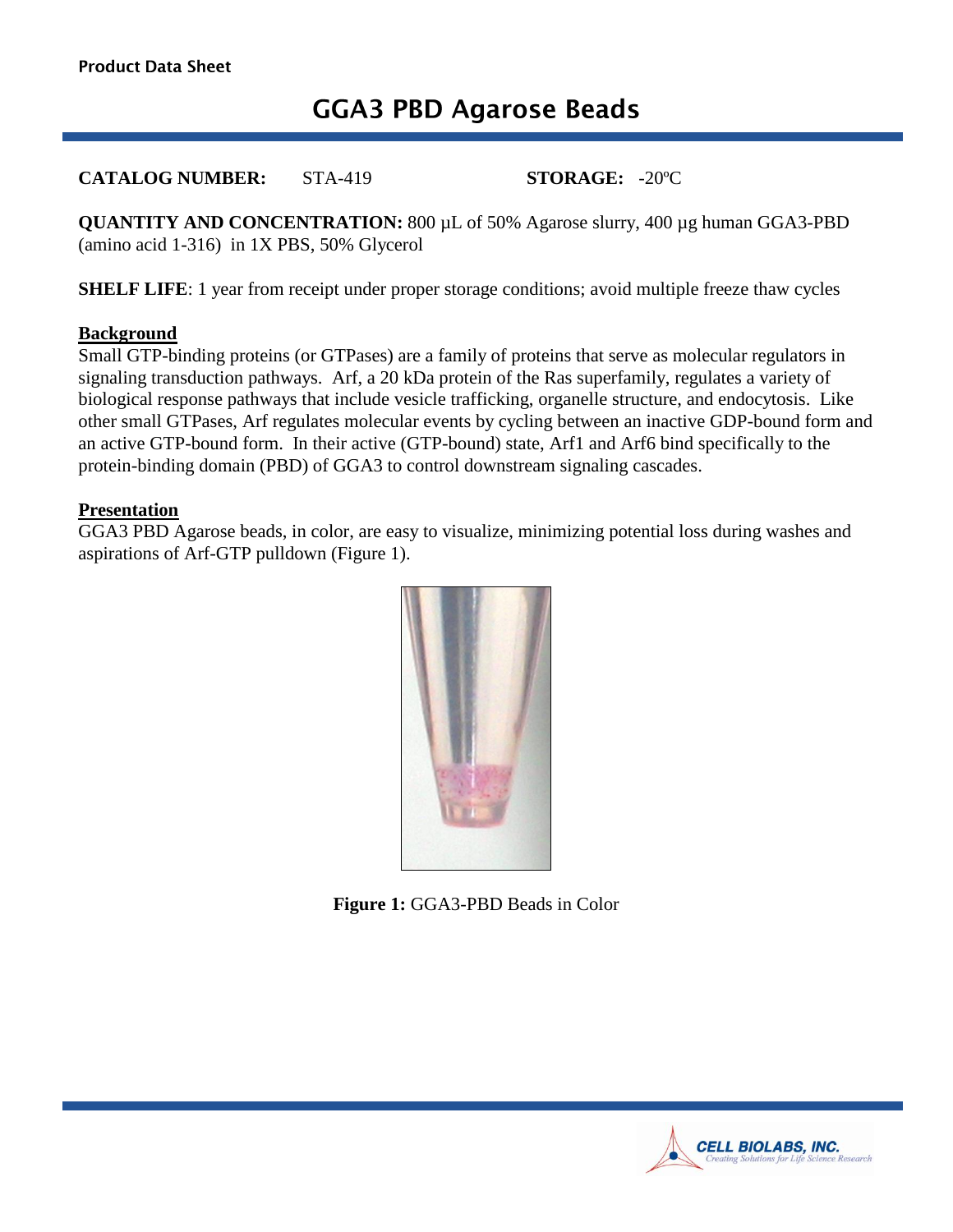#### **Activity**

Product specifically interacts and precipitates GTP-bound Arf from cell lysate (Figure 2).



**Figure 2:** Arf1 Activation Assay. *Lane 1*, HeLa cell lysate loaded with GDP and incubated with GGA3 PBD Agarose beads. *Lane 2*, HeLa cell lysate loaded with GTPγS and incubated with GGA3 PBD Agarose beads.



**Figure 3:** Arf6 Activation Assay. *Lane 1*, HeLa cell lysate loaded with GDP and incubated with GGA3 PBD Agarose beads. *Lane 2*, HeLa cell lysate loaded with GTPγS and incubated with GGA3 PBD Agarose beads.

#### **References**

- 1. Moss J., Vaughan M. (1998) *J. Biol. Chem.* **273**:21431–214344.
- 2. Moss J., Vaughan M. (1995) *J. Biol. Chem.* **270**:12327–12330.
- 3. Kahn R. A., Gilman A. G. (1986) *J. Biol. Chem.* **261**:7906–7911.
- 4. Rothman J. E. (1994) *Nature* **372**:55–63.
- 5. Donaldson J. G., Jackson C. L. (2000) *Curr. Opin. Cell Biol.* **12**:475–482.
- 6. Donaldson J. G., Klausner R. D. (1994) *Curr. Opin. Cell Biol.* **6**:527–532.
- 7. Dell'Angelica EC, Puertollano R, Mullins C, et al. (2000) *J Cell Biol.* **149**: 81-94.
- 8. Takatsu H, Yoshino K, Toda K, Nakayama K. (2002) *Biochem J.* **365**: 369-378.